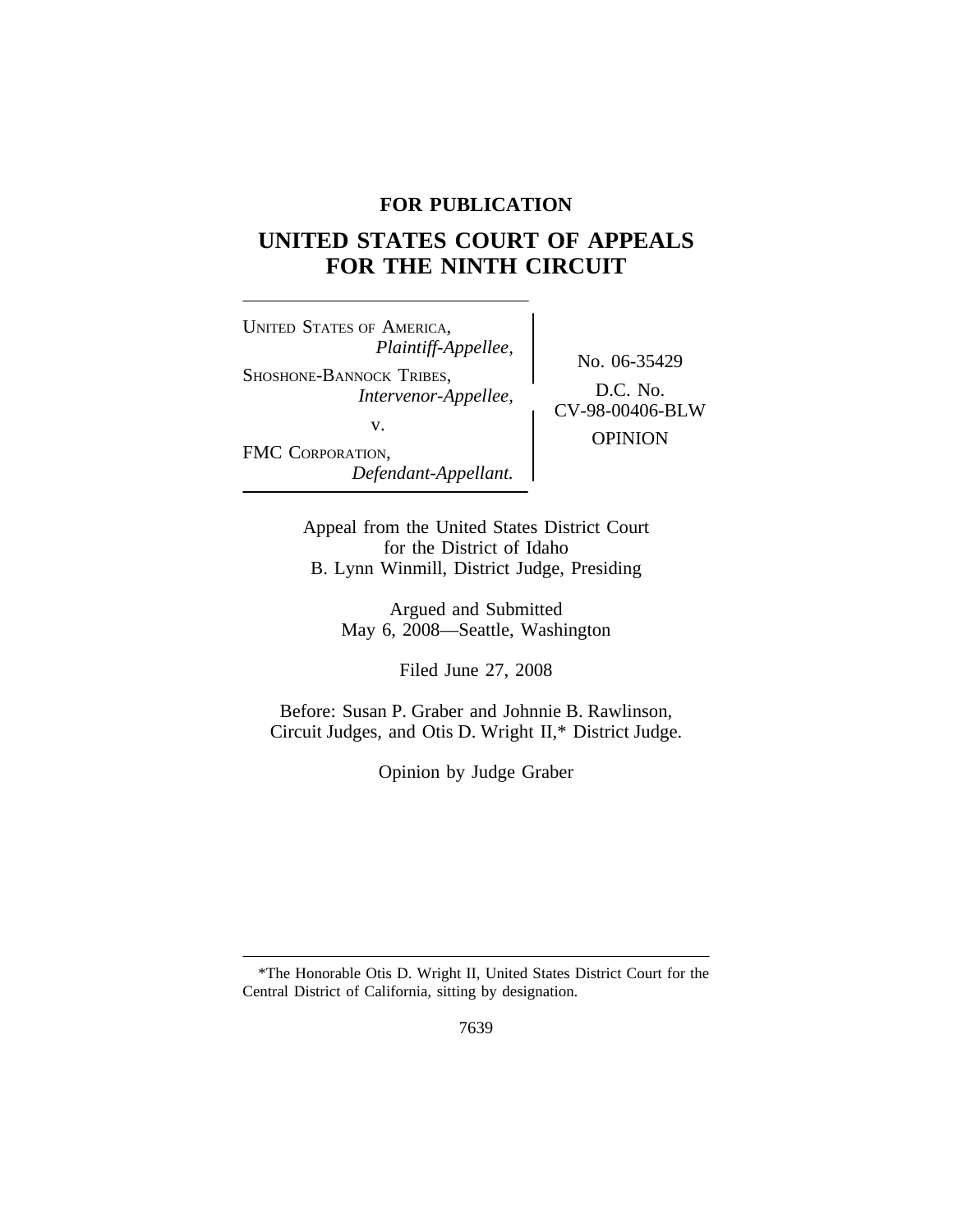# **COUNSEL**

Ralph H. Palumbo, Summit Law Group PLLC, Seattle, Washington, for the defendant-appellant.

Paul C. EchoHawk, EchoHawk Law Offices, Pocatello, Idaho, for the intervenor-appellee.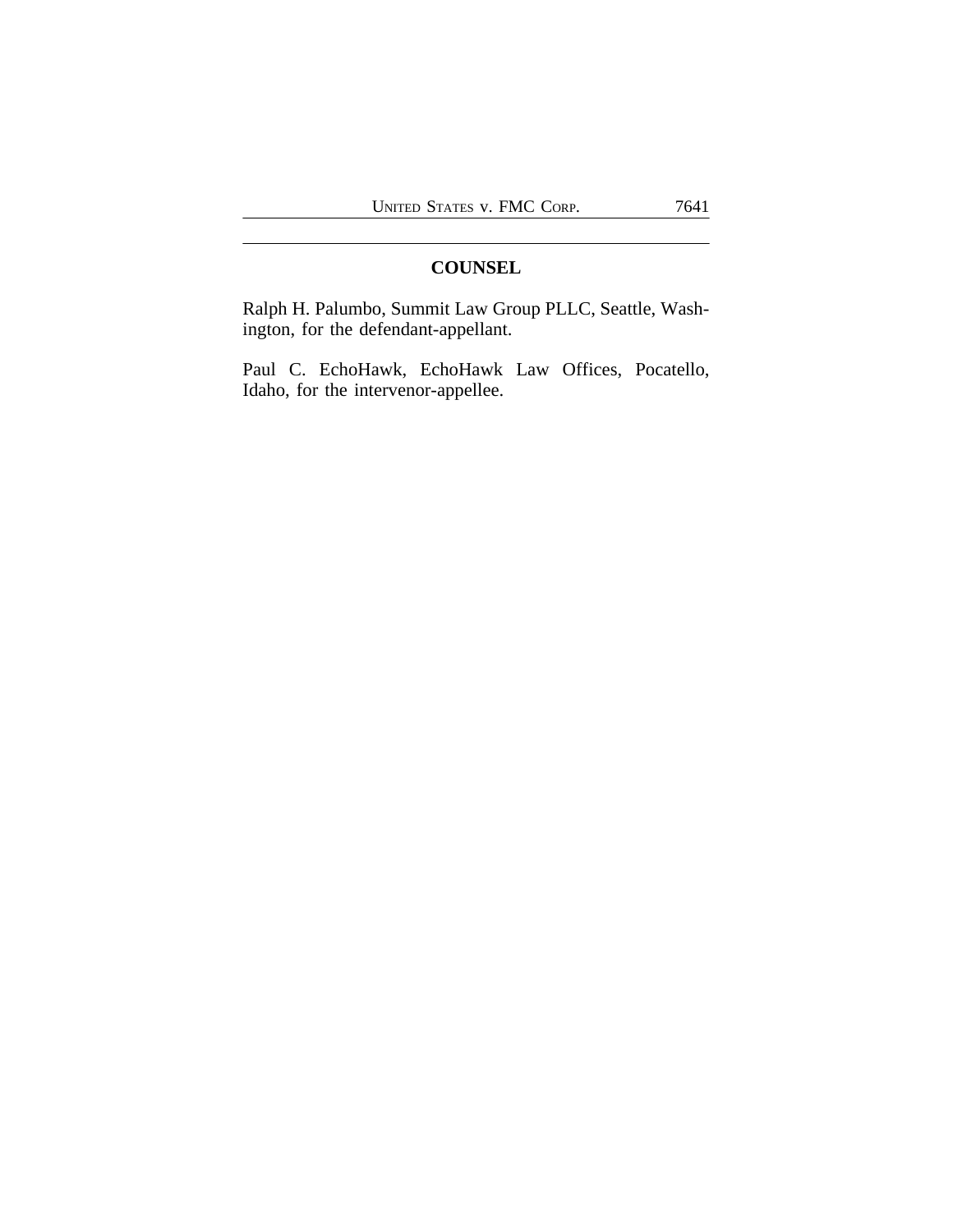Todd S. Aagaard, Environment and Natural Resources Division, United States Department of Justice, Washington, D.C., for amicus curiae United States of America.

#### **OPINION**

GRABER, Circuit Judge:

In the late 1990s, Plaintiff United States and Intervenor Shoshone-Bannock Tribes ("the Tribes") approached Defendant FMC Corporation, a mining company operating in Idaho, about potential violations of federal and tribal environmental laws. FMC reached an agreement with each party. FMC agreed to pay the Tribes \$1.5 million per year in lieu of applying for certain tribal permits. Concerning federal law, FMC and the United States entered into a detailed agreement ("Consent Decree"), which they presented to the federal district court for approval. The district court approved the Consent Decree, and we affirmed. *United States v. Shoshone-Bannock Tribes (FMC Corp.)*, 229 F.3d 1161 (9th Cir. 2000) (unpublished disposition).

In 2001, FMC ceased some of its mining operations, stopped making its annual payments to the Tribes, and refused to apply for certain tribal permits. After negotiations between the Tribes and FMC failed, the Tribes sought enforcement of the Consent Decree in district court. The district court held that the Tribes could enforce the Consent Decree as thirdparty beneficiaries and that the Consent Decree required FMC to apply for tribal permits. FMC appealed. We hold that the Tribes lack standing to enforce the Consent Decree and, therefore, vacate the district court's orders and remand with instructions to dismiss the action.

### FACTUAL AND PROCEDURAL HISTORY

Until late 2001, FMC produced phosphorous at a plant near Pocatello, Idaho. The plant is located on land within the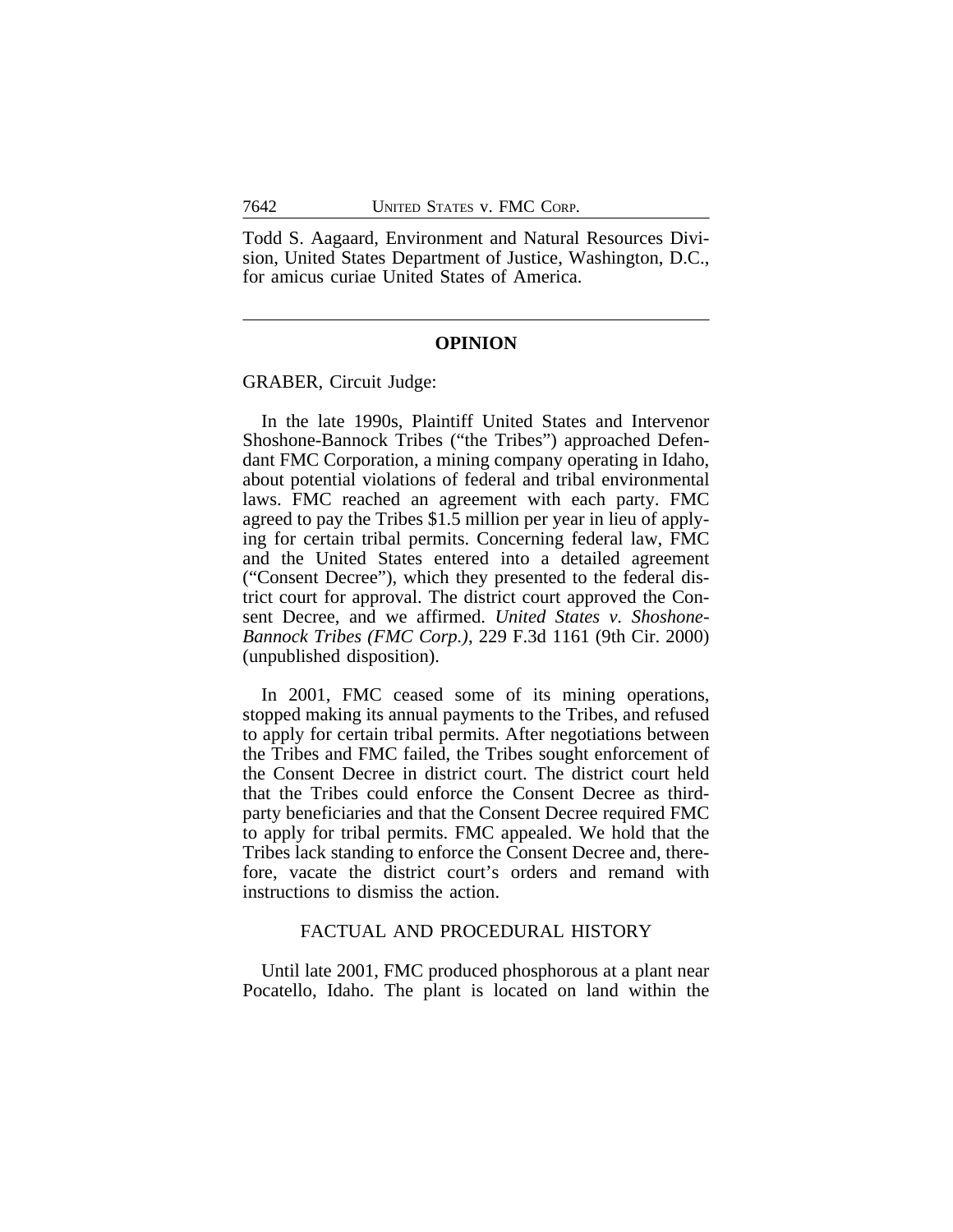Tribes' Reservation, but FMC owns the land in fee. FMC stored the waste generated by the plant in ponds on its property.

In 1997, the United States Environmental Protection Agency ("EPA") contacted FMC to express its concern that FMC was violating federal environmental laws, including the Resource Conservation and Recovery Act of 1976 ("RCRA"), 42 U.S.C. §§ 6901-6992k. After negotiations in which the Tribes participated, FMC and the United States reached an agreement. In 1998, the United States filed suit in federal district court and, at the same time, presented to the court a consent decree embodying the government's agreement with FMC. The district court allowed the Tribes to intervene and present objections, but the court ultimately approved the Consent Decree. The Tribes appealed, and we affirmed. *FMC Corp.*, 229 F.3d 1161.

The Consent Decree and its appendices comprise nearly 100 pages and set forth detailed requirements, duties, and rights. Paragraph 1 defines many terms, but also contains a catchall provision that, "[u]nless otherwise expressly provided herein, terms used in this Consent Decree or its Attachments that are defined in RCRA, or in regulations promulgated under RCRA, shall have the meaning assigned to them in RCRA or in such regulations." (Citations omitted.) The terms "parties," "Tribe,"<sup>1</sup> and "person" are relevant to this appeal. The Consent Decree defines "parties" as "the United States (Plaintiff) and FMC Corporation (Defendant)." The Consent Decree defines "Tribe" as "the Shoshone-Bannock Tribe residing on the Fort Hall reservation near Pocatello, Idaho." Nowhere in the text of the Consent Decree is the term "person" defined.

**<sup>1</sup>**The parties, including the Tribes, and the district court use the term "the Tribe*s*" (plural). The Consent Decree uses the term "the Tribe" (singular). There is no suggestion that the terms differ, and we follow the parties' convention except, of course, when quoting the Consent Decree.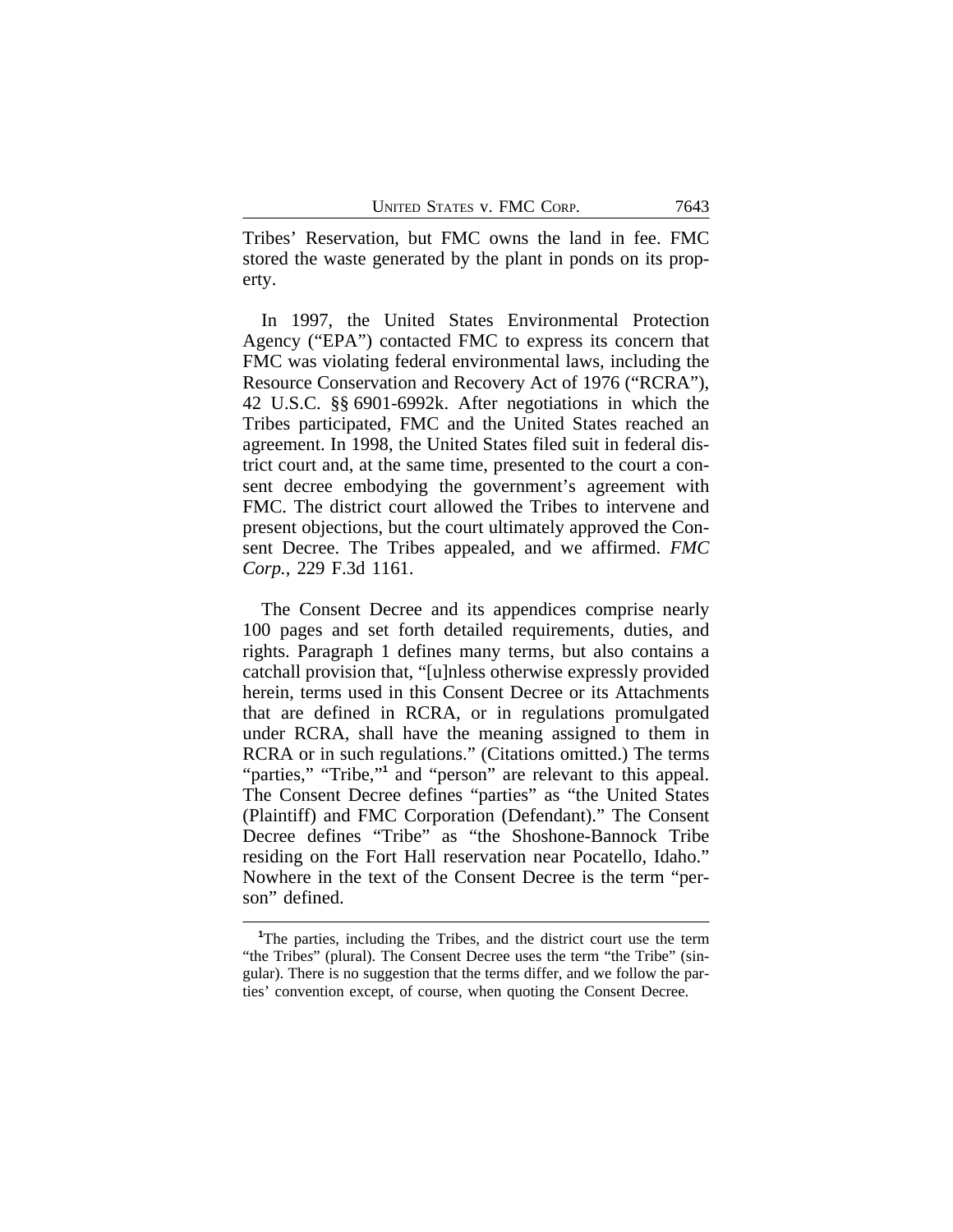The Tribes are mentioned in many places in the Consent Decree. For example, FMC must notify the Tribes before a change in the plant's ownership; the Tribes are entitled to access the plant for certain purposes, including observation, monitoring, and investigation; FMC may "obtain splits of any samples taken by the United States, EPA, the Tribe, or their representatives"; and the Tribes are to receive copies of technical reports, data, and documentation "upon request."

Tribal permits are mentioned in paragraphs 8 and 76:

8. *Permits*: Where any portion of the Work requires a federal, state, or tribal permit or approval, Defendant shall submit timely and complete applications and take all other actions necessary to obtain all such permits or approvals.

. . . .

76. This Consent Decree shall not be construed as a ruling or determination of any issue related to any federal, state, tribal, or local permit, if required in order to implement this Consent Decree or required in order to continue or alter operations of the FMC Pocatello Plant (including but not limited to construction, operation, or closure permits required under RCRA), and the Defendant shall remain subject to all such permitting requirements. The Defendant shall be responsible for obtaining any federal, state, or local permit(s) for any activity at the FMC Pocatello Plant, including those necessary for the performance of the work required by this Consent Decree.

Paragraph 77 contains a statement about rights and causes of action:

77. Nothing in this Consent Decree is intended either to create any rights in or grant any cause of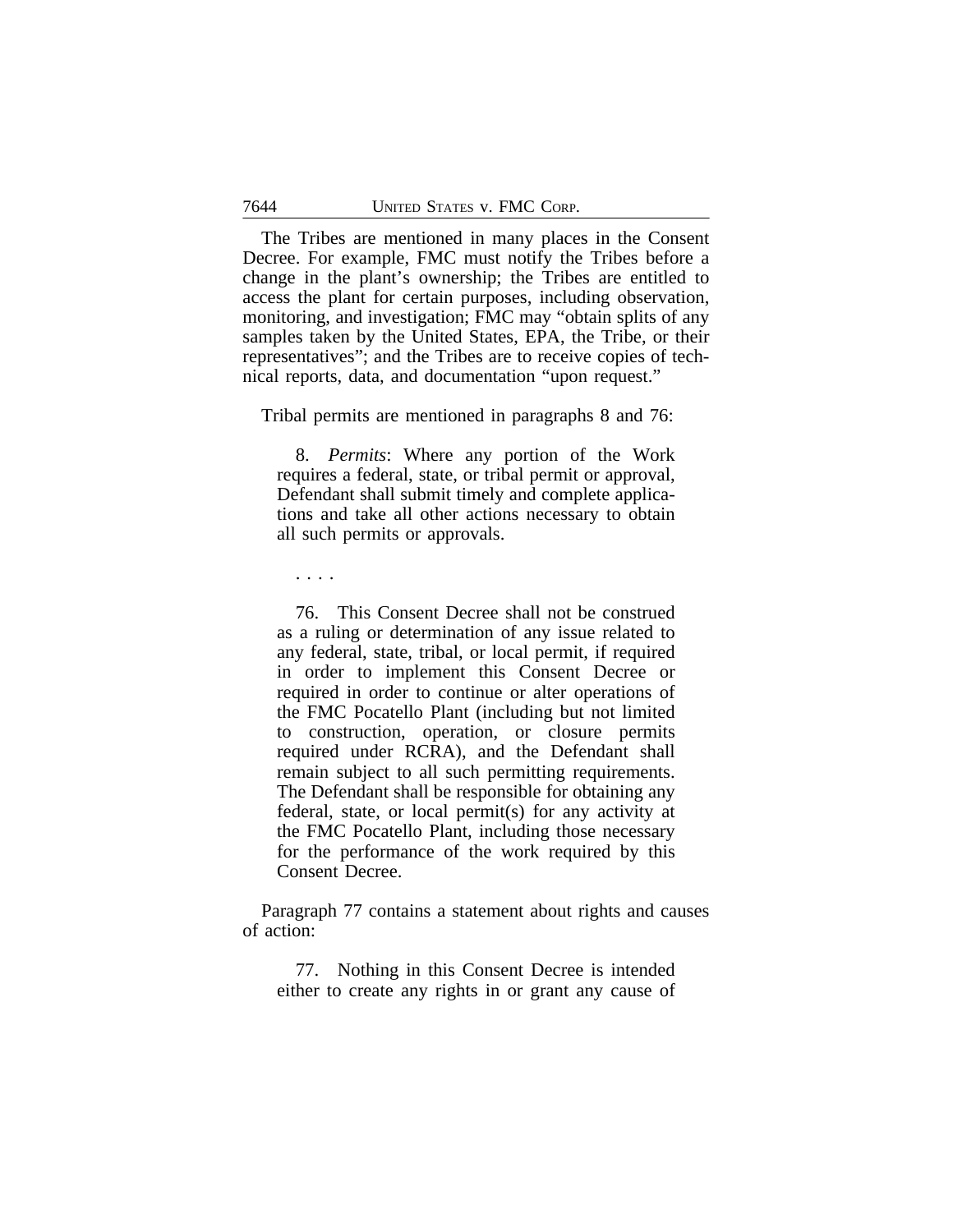action to any person not a party to this Consent Decree, or to release or waive any claim, cause of action, demand, or defense in law or equity that any party to this Consent Decree may have against any person(s) or entity not a party to this Consent Decree.

Paragraphs 55-59 set forth mandatory dispute resolution procedures that must be followed before either party may invoke the district court's jurisdiction. Paragraph 55 states that the "procedures may be invoked by *either* party." (Emphasis added.)

Paragraphs 84 and 85 make explicit the district court's continuing jurisdiction:

84. This Court retains jurisdiction over both the subject matter of this Consent Decree and the Defendant for the duration of the performance of the terms and provisions of this Consent Decree, including its Attachments, for the purpose of enabling any of the Parties to apply to the Court at any time for such further order, direction, and relief as may be necessary or appropriate for the construction or modification of this Consent Decree, or to effectuate or enforce compliance with its terms, or to resolve disputes in accordance with Section XVI [¶¶ 55-59] (Dispute Resolution) hereof.

85. The parties retain the right to seek to enforce the terms of this Consent Decree and take any action authorized by federal or state law not inconsistent with the terms of this Consent Decree to achieve or maintain compliance with the terms and conditions of this Consent Decree or otherwise.

Around the same time as the United States-FMC negotiations over federal environmental laws were underway, the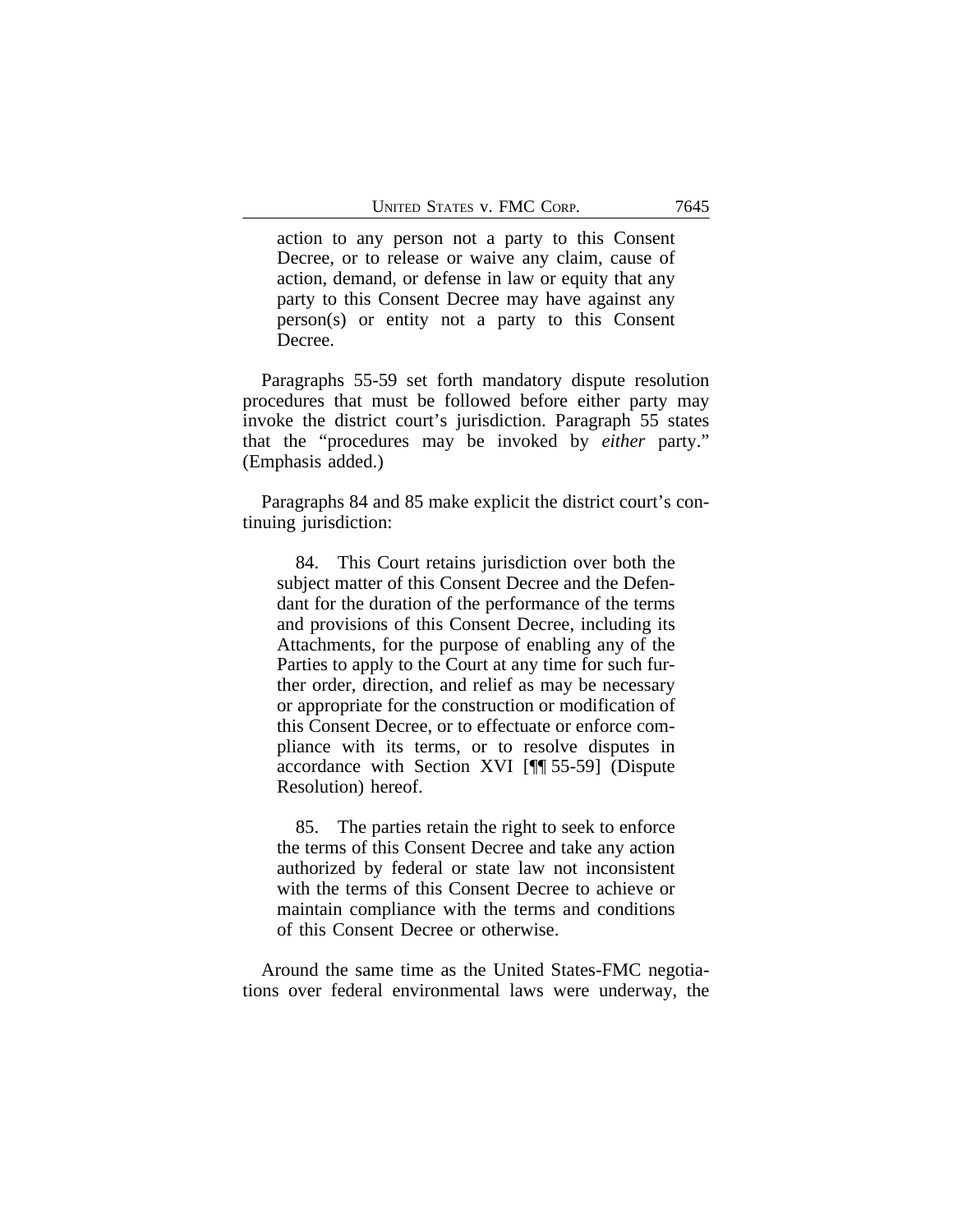Tribes told FMC that tribal law required FMC to obtain certain tribal permits. FMC settled the tribal permit dispute by agreeing to pay the Tribes a fee of \$1.5 million per year, beginning in 1998. FMC paid the fee each year from 1998 through 2001.

The dispute now before us arose when FMC discontinued its operations at the plant in December 2001 and, thereafter, refused to pay the annual \$1.5 million fee. The Tribes and FMC disagreed as to whether their agreement required payments to continue after the plant shut down, and negotiations ensued. A key dispute (and one that continues through this appeal) is whether FMC's operations remain subject to tribal jurisdiction.

Negotiations over the fee were unsuccessful and, in 2005, the Tribes filed in district court a "Motion for Clarification of Consent Decree." The Tribes asked the district court to enter an order "clarifying the Consent Decree previously entered in this matter regarding the . . . Tribes['] authority to . . . require FMC to obtain appropriate Tribal permits for work activities conducted at the FMC site." **2** FMC opposed the motion on many grounds, including the ground that, "[b]ecause the Tribes are not a party to the Consent Decree, disputes arising under the Consent Decree are subject to resolution by the United States, FMC, and this Court."

While their motion for clarification was pending, the Tribes filed an "Application for Preliminary Injunction." The Tribes sought an order from the court directing FMC "to immediately apply for and obtain all required Shoshone-Bannock

<sup>&</sup>lt;sup>2</sup>The Tribes also requested "clarification" concerning certain documentation and inspection rights. Before the district court issued any ruling, the Tribes informed the district court that FMC had substantially complied with the Tribes' requests on those issues, and the district court limited the scope of its ruling to the tribal-permitting issue. The Tribes have not challenged the limited scope of the ruling, and the only issue before us is the tribal-permitting issue.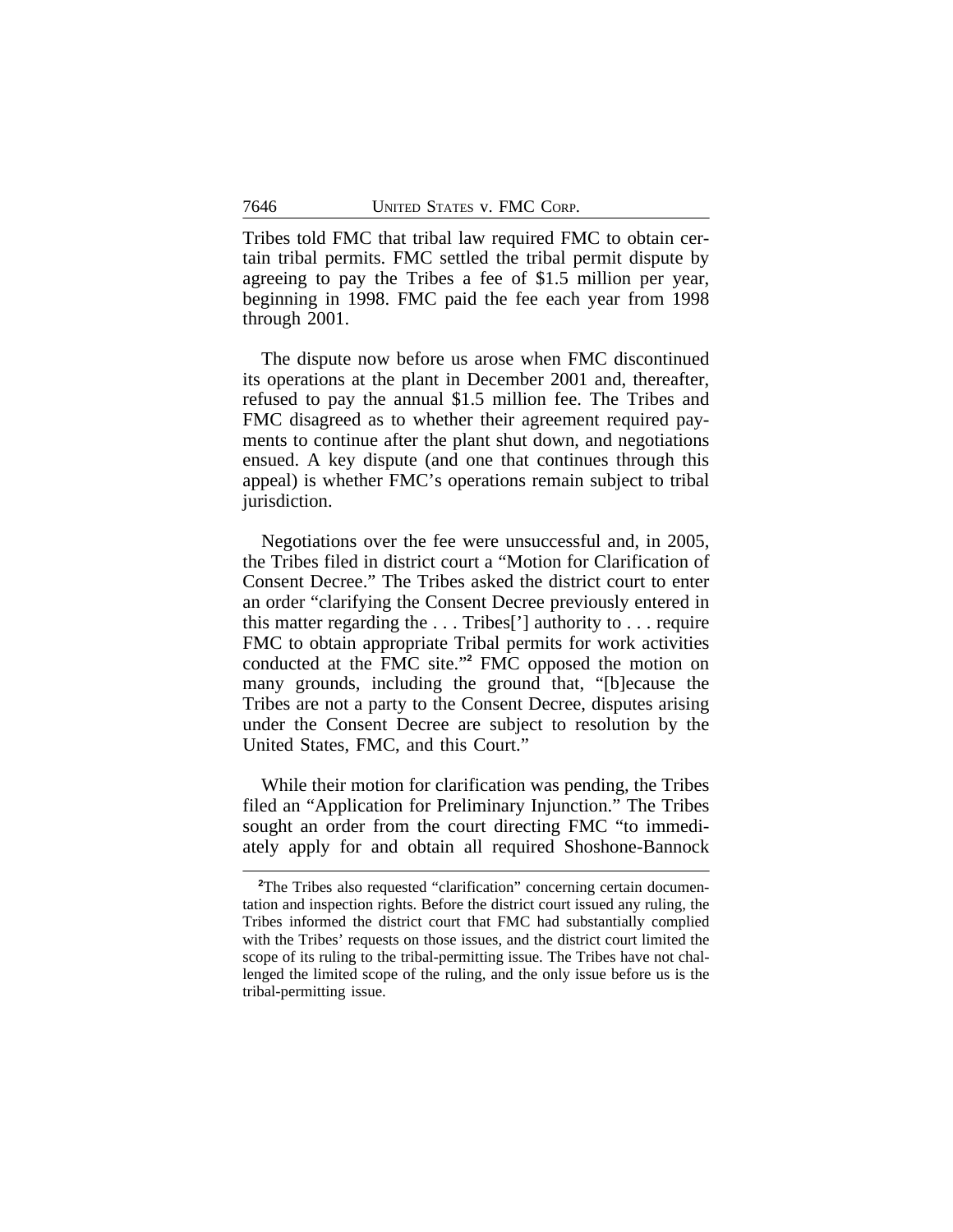Tribal permits . . . , including a Special Use Permit for hazardous waste storage, treatment, and disposal, and a Building Permit for the demolition activities currently underway at the FMC site." The Tribes acknowledged that they were not a party to the Consent Decree but argued that they had "standing to seek an order enforcing FMC's obligation to obtain Tribal permits, [because] third-party beneficiaries to a consent decree may in some instances enforce its provisions even though not a party to the decree." FMC opposed the application for preliminary injunction on many grounds, including the ground that "[t]he Tribes are not third-party beneficiaries who can seek enforcement of the Consent Decree."

On March 6, 2006, the district court issued an order ("March 6 Order") granting the Tribes' motion for clarification and dismissing as moot the Tribes' application for a preliminary injunction. The court rejected each of FMC's arguments against the Tribes' motion. With regard to the Tribes' standing to enforce the Consent Decree, the district court found that the Consent Decree conferred at least six different benefits on the Tribes and concluded: "By conferring numerous benefits on the Tribes, the parties to the Decree make it clear that the Tribes are an intended—and not merely an incidental—beneficiary." The court rejected FMC's argument that paragraph 77 of the Consent Decree prevents enforcement by the Tribes and concluded that:

(1) the Consent Decree requires FMC to apply for permits that the Tribes specifically identify as being required; (2) FMC may not refuse to apply for permits on the ground that FMC does not believe the permits to be applicable; (3) the Tribes have specifically identified the permits listed in the letter of December 9, 2005; (4) FMC is required to apply to the Tribes for the permits listed in the letter of December 9, 2005; ([5]) FMC may make its challenges to the applicability of the permits in the Tribal administrative process, and must exhaust that pro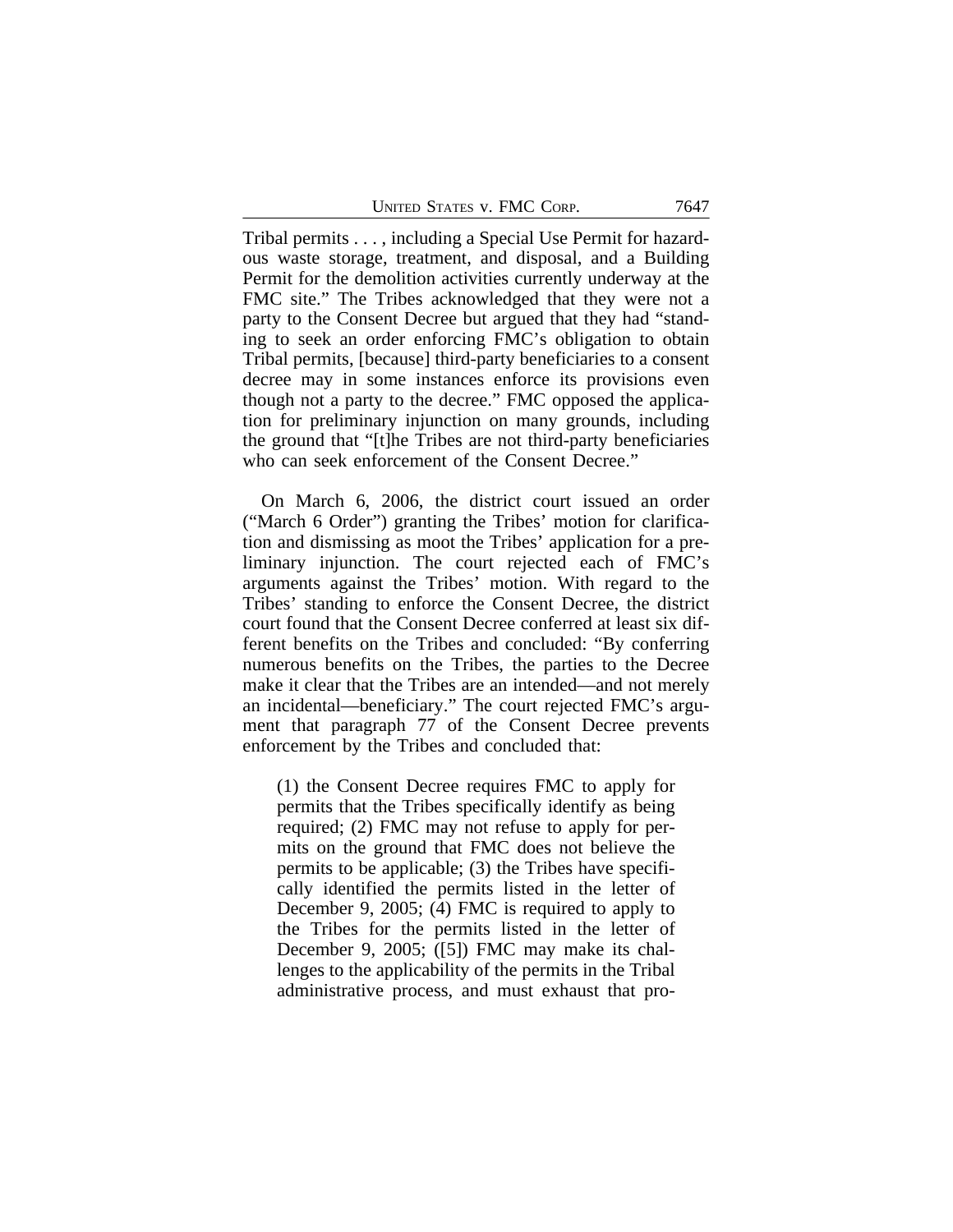cess, or identify a legal exception to the exhaustion doctrine, before seeking relief in this Court.

The district court's order also noted:

[A]bout a week before this Court's hearing on the Tribes' motions, FMC filed its Certificate of Completion of the "Work" under the Consent Decree with the EPA. All parties agree that the next step is for the EPA to determine whether that "Work" is in fact complete. If it is, the EPA will issue to FMC an Acknowledgment of Completion.**<sup>3</sup>**

After the March 6 Order, FMC began the tribal permit application process, but it also filed a motion asking the district court to reconsider its order. According to the district court, while FMC's motion to reconsider was pending, "the Tribes' counsel told FMC's counsel that the Tribes were imposing a deadline on FMC of May 10, 2006, to elect either (1) to drop its appeal and pay a \$1.5 million fee, or (2) if it wanted to maintain its appeal, to pay a weight-based fee that could exceed \$100 million." **4** As that deadline approached, FMC filed a motion to stay the March 6 Order pending the district court's ruling on the motion to reconsider, and it also filed a protective notice of appeal of the March 6 Order. The district court granted FMC's motion to stay the March 6 Order "for a limited period of time until the Court can review the Tribes' briefing."

**<sup>3</sup>**The record is silent on whether the United States issued the Acknowledgment, declined to issue it, or deferred deciding the question pending the outcome of this appeal. The district court's docket sheet reflects that, whatever the United States' action, the district court has not been asked to rule on the Certificate or the Acknowledgment, if any exists.

**<sup>4</sup>**The latter option calculated the fee based on the weight of the waste FMC stored on site. The Tribes estimated that the fee could exceed \$100 million.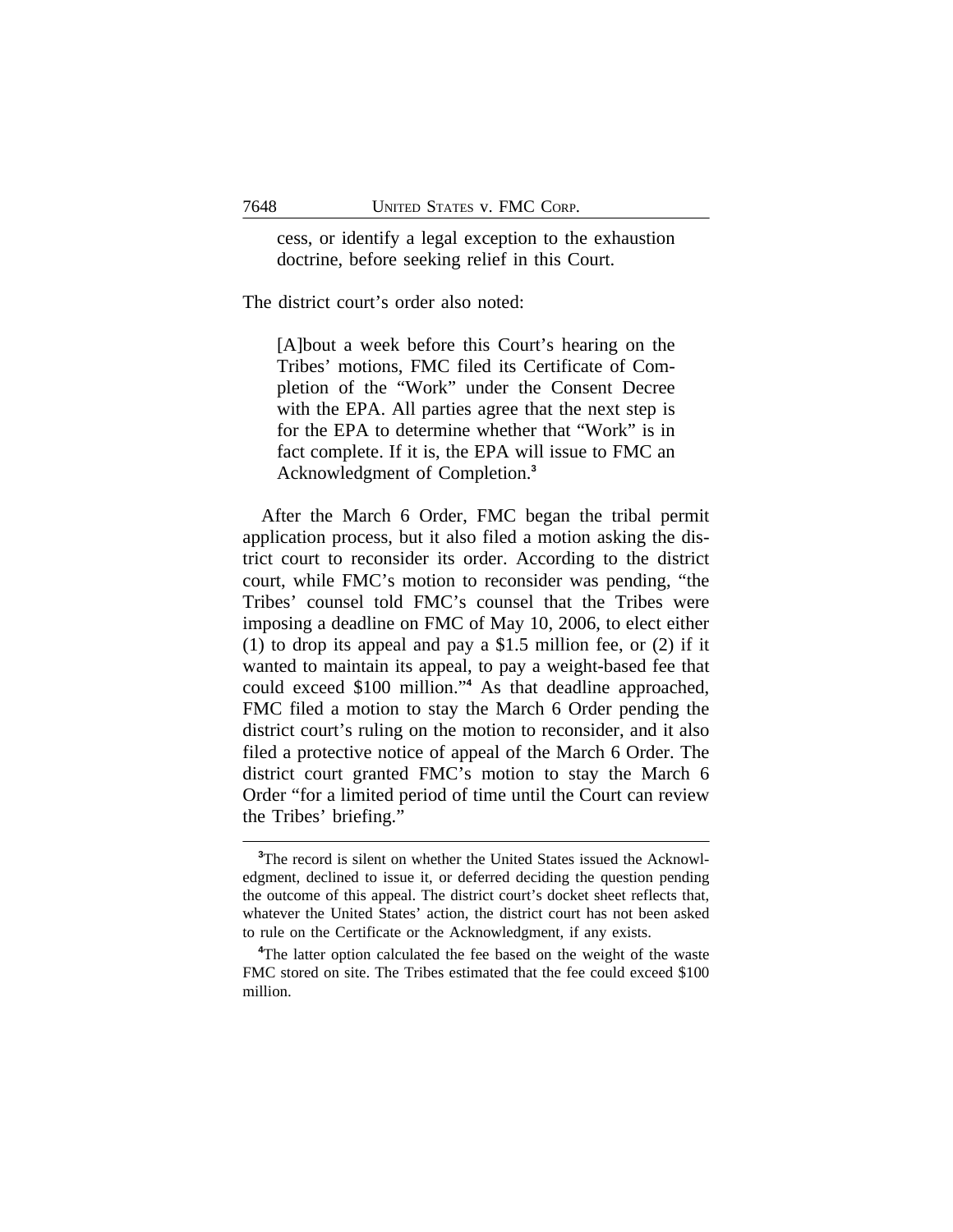On December 1, 2006, the district court issued a memorandum and order lifting the stay and denying FMC's motion to reconsider. FMC filed a timely appeal from that order. We consolidated the two appeals and denied FMC's motion to stay the March 6 Order pending appeal.**<sup>5</sup>**

#### STANDARDS OF REVIEW

We review de novo the district court's interpretation of a consent decree. *Gates v. Gomez*, 60 F.3d 525, 530 (9th Cir. 1995). We generally "give deference to the district court's interpretation based on the court's extensive oversight of the decree from the commencement of the litigation to the current appeal." *Id.* (internal quotation marks omitted). Whether a party has standing to enforce a consent decree under the thirdparty beneficiary doctrine, however, is an "issue[ ] of law that must be reviewed de novo." *Hook v. Ariz., Dep't of Corr.*, 972 F.2d 1012, 1014 (9th Cir. 1992).

#### DISCUSSION

**[1]** "A district court retains jurisdiction to enforce its judgments, including consent decrees." *Id.* The threshold issue is whether the Tribes have standing to enforce the Consent Decree. The Tribes concede, as they must, that they are not a "party" to the Consent Decree because the Consent Decree defines "parties" as the United States and FMC. Relying on our decision in *Hook*, the Tribes argue that they are entitled to enforce the Consent Decree anyhow, as intended thirdparty beneficiaries.

**[2]** "Contract principles are generally applicable in our analysis of consent decrees, provided contract analysis does

**<sup>5</sup>**We then granted a motion to dismiss the second appeal, "because it is unnecessary and duplicative of" the first appeal. The notice of appeal in the second appeal was "deemed an amended notice of appeal in" the first appeal. Both of the district court's orders are therefore before us.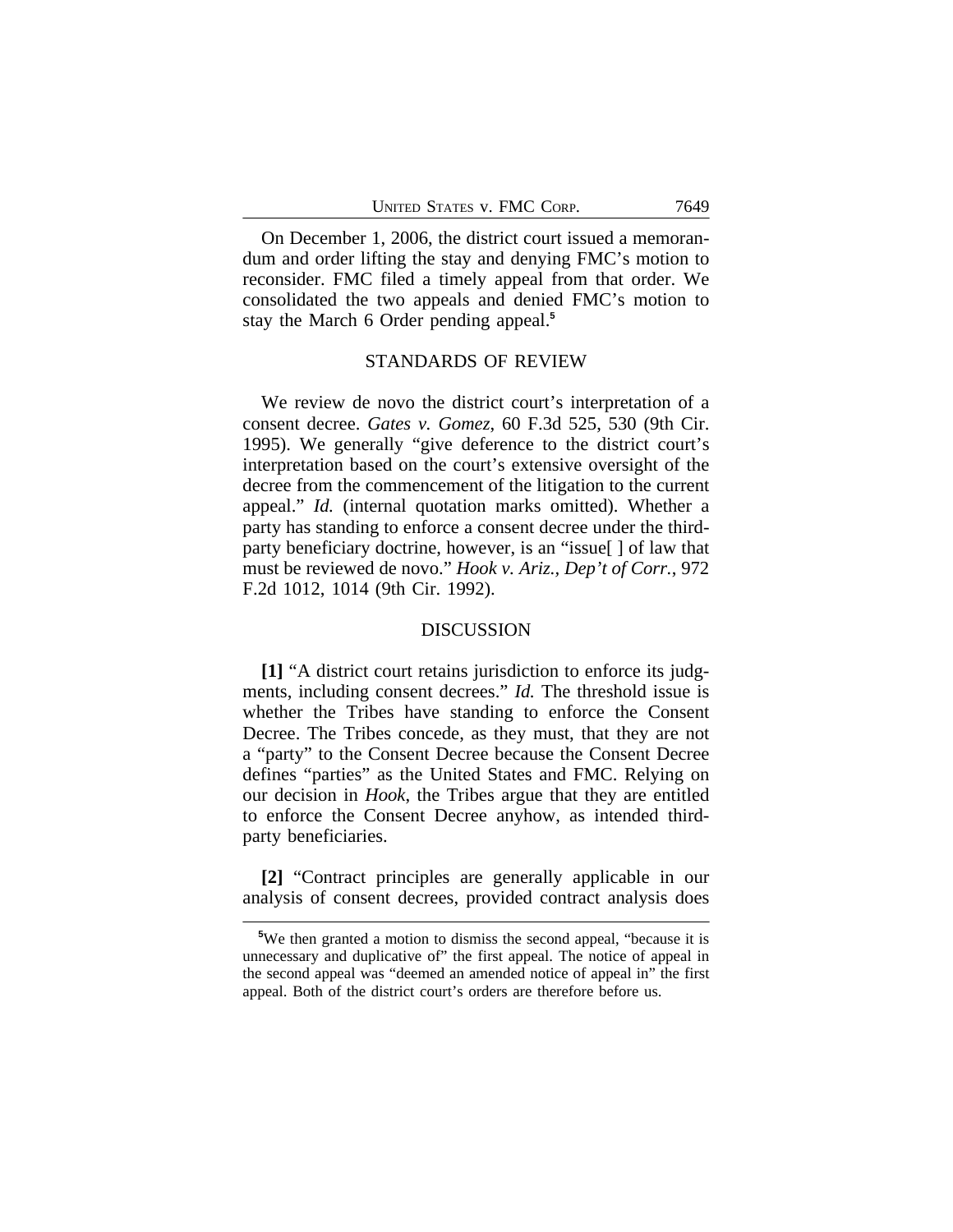not undermine the judicial character of the decree. Key to the present case, consent decrees are construed as contracts for purposes of enforcement." *Hook*, 972 F.2d at 1014 (citation omitted); *see also United States v. Asarco Inc.*, 430 F.3d 972, 980 (9th Cir. 2005) ("*Without question courts treat consent decrees as contracts for enforcement purposes*. A consent decree, like a contract, must be discerned within its four corners, extrinsic evidence being relevant only to resolve ambiguity in the decree.").

**[3]** In *Blue Chip Stamps v. Manor Drug Stores*, 421 U.S. 723, 750 (1975), the Supreme Court considered a complex securities case that involved a consent decree between the government and a private company. In reaching its conclusion that the plaintiffs—non-parties to the consent decree—could not enforce the consent decree at issue, the Court stated: "[A] well-settled line of authority from this Court establishes that a consent decree is not enforceable directly or in collateral proceedings by those who are not parties to it even though they were intended to be benefited by it."

In *Hook*, we carved out an exception to that sweeping and clear statement by the Supreme Court. Eleven prison inmates had filed a suit against the Arizona Department of Corrections in 1973, and the parties settled and entered into a consent decree establishing certain rights for the inmates. *Hook*, 972 F.2d at 1013. Seventeen years later, the Department changed its regulations, and 265 inmates sought to enforce the 1973 consent decree. *Id.* at 1013-14. We held that, even though none of the original 11 inmates joined the 1990 action, the other inmates nevertheless could enforce the consent decree as intended third-party beneficiaries. *Id.* at 1014-15.

We acknowledged that the Supreme Court's rule in *Blue Chip Stamps* was broad, but we limited its reach:

[A] more thorough analysis reveals that the standing rule from *Blue Chip Stamps* prohibits only *incidental*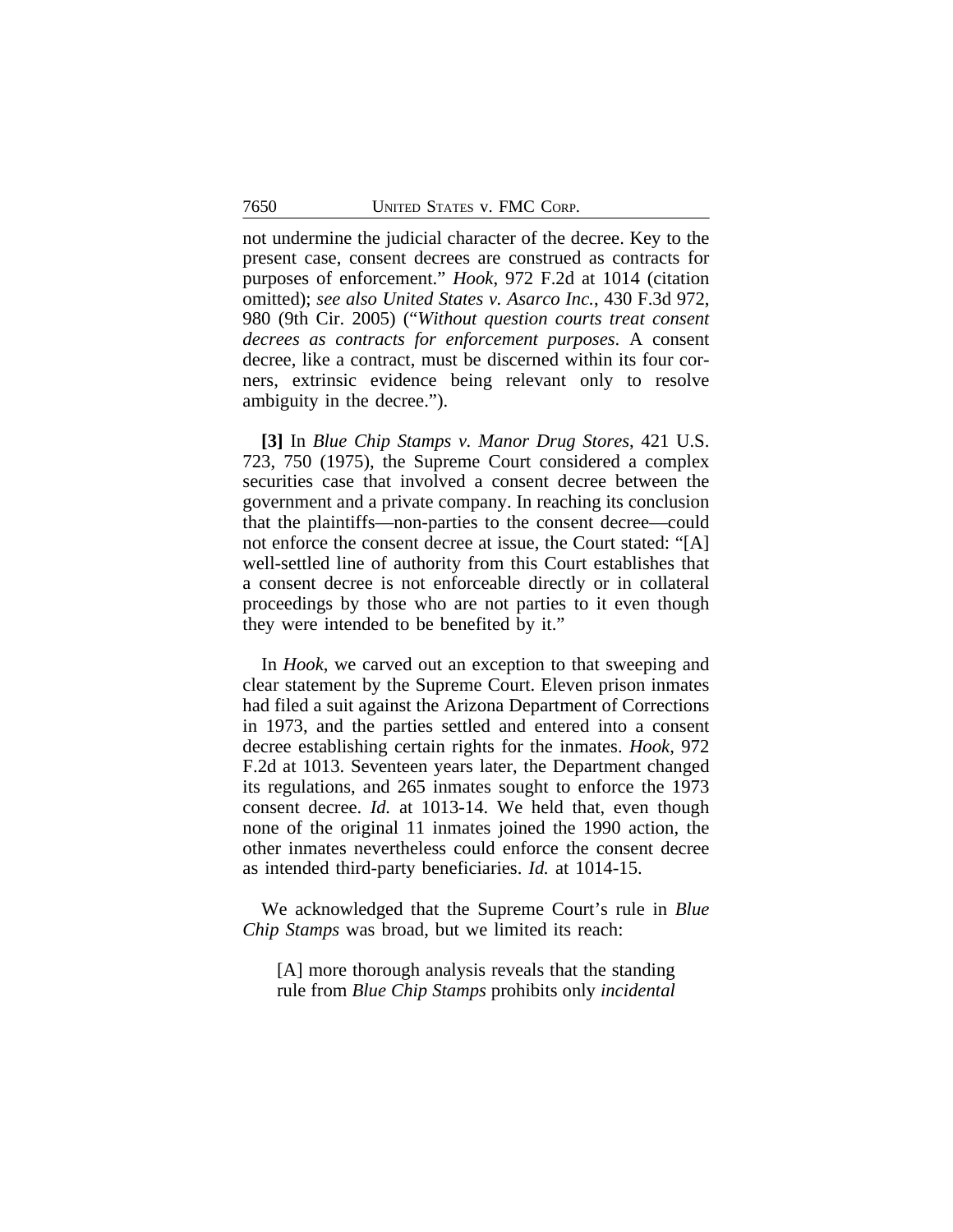third party beneficiaries from suing to enforce a consent decree. In *Blue Chip Stamps*, the government had been the plaintiff that compelled the earlier consent decree, and the private beneficiaries of the decree later sought to bring an action under the decree. At the time the government entered into the consent decree, it was well-settled that only the Government can seek enforcement of its consent decrees. Because the Government knew at the time it entered the consent decree that the private beneficiaries it intended to benefit would be unable to bring actions to enforce the consent decree, the private beneficiaries were only incidental third party beneficiaries.

This reading of *Blue Chip Stamps* is consistent with the principle that in construing consent decrees, courts use contract principles. In contract law, third party beneficiaries of the government's rights under a contract are normally assumed to be only incidental beneficiaries and are precluded from enforcing the contract absent a clear expression of a different intent. Under contract principles, the private parties seeking to enforce the government's rights in *Blue Chip Stamps* were incidental third party beneficiaries. The holding in *Blue Chip Stamps* is thus limited to incidental beneficiaries or beneficiaries of consent decrees where the government was the plaintiff; it does not apply to intended third party beneficiaries.

Moreover, if *Blue Chip Stamps* were read broadly to preclude even intended third party beneficiaries from enforcing a consent decree, it would create a direct conflict with [Federal] Rule [of Civil Procedure] 71. Rule 71 clearly allows intended third party beneficiaries to enforce consent decrees, and *Blue Chip Stamps* should be read to avoid eviscerating Rule 71.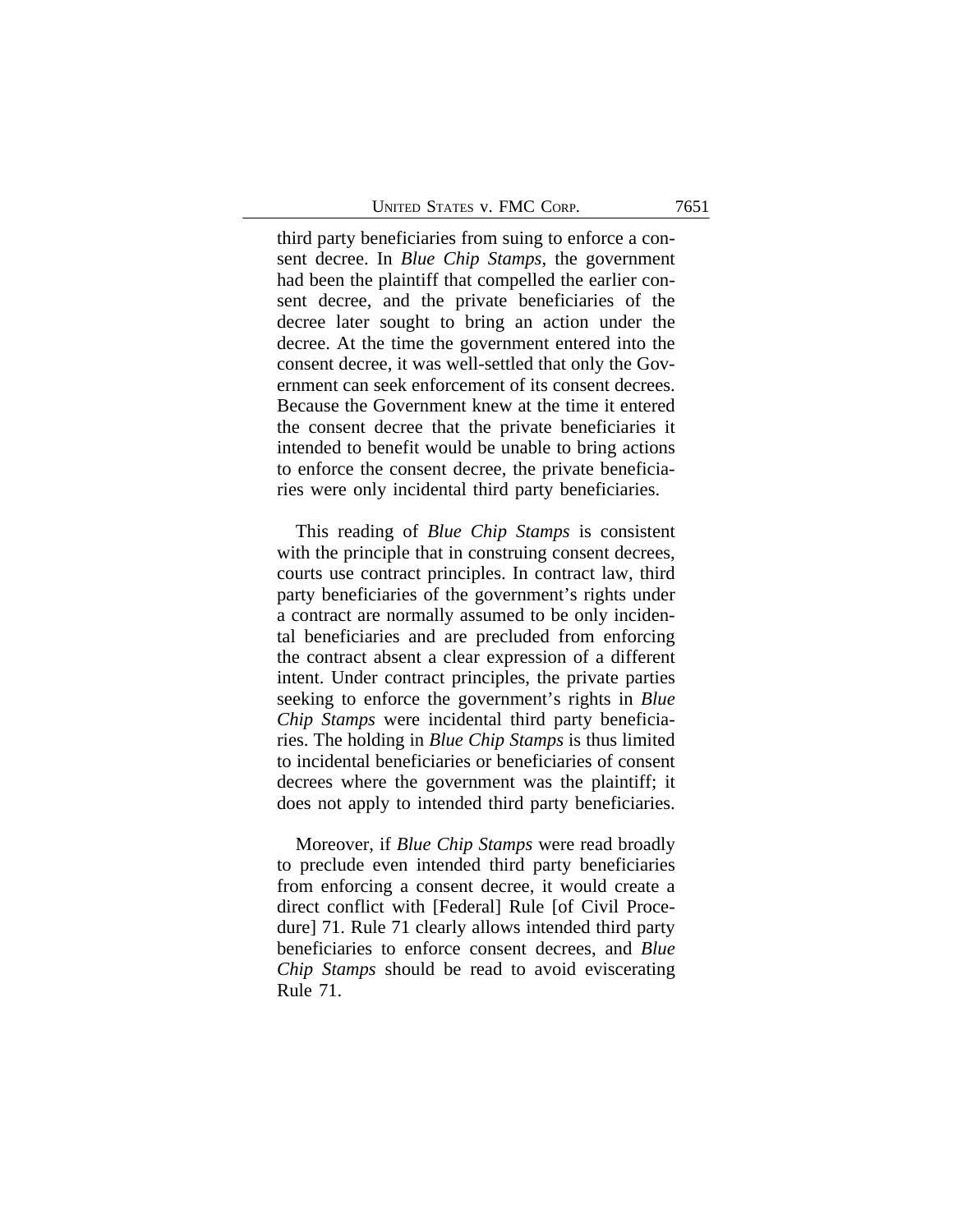*Hook*, 972 F.2d at 1015 (citations, internal quotation marks, and alterations omitted).

**[4]** In short, under Ninth Circuit precedent, *incidental* thirdparty beneficiaries may not enforce consent decrees, but *intended* third-party beneficiaries may. Most other circuits are in accord with our restrictive reading of the Supreme Court's statement in *Blue Chip Stamps*. *See Pure Country, Inc. v. Sigma Chi Fraternity*, 312 F.3d 952, 958 (8th Cir. 2002) ("In order for a third party to be able to enforce a consent decree, the third party must, at a minimum, show that the parties to the consent decree not only intended to confer a benefit upon that third party, but also intended to give that third party a legally binding and enforceable right to that benefit. This standard applies whether or not the government is a party to the consent decree." (citation omitted)); *Floyd v. Ortiz*, 300 F.3d 1223, 1226 (10th Cir. 2002) (identifying the circuit split and following, without analysis, the majority position that "intended third-party beneficiaries of consent decrees have standing to enforce those decrees"); *Beckett v. Air Line Pilots Ass'n*, 995 F.2d 280, 286 (D.C. Cir. 1993) (following *Hook*); *Berger v. Heckler*, 771 F.2d 1556, 1565 (2d Cir. 1985) ("Although there is substantial authority for the proposition [stated in *Blue Chip Stamps*], we think that this authority was not intended to preclude nonparties from intervening to enforce a consent decree where otherwise authorized by the federal rules of civil procedure."). *But see Aiken v. City of Memphis*, 37 F.3d 1155, 1168 (6th Cir. 1994) (en banc) ("The plain language of *Blue Chip* indicates that even *intended* third-party beneficiaries of a consent decree lack standing to enforce its terms. Although other circuits have held to the contrary, we are unable to join them until the Supreme Court revisits the unequivocal language of *Blue Chip*." (citations omitted)).

The Tribes argue that, under *Hook*, they are intended thirdparty beneficiaries and not merely incidental third-party beneficiaries. The Tribes point out that they were involved in the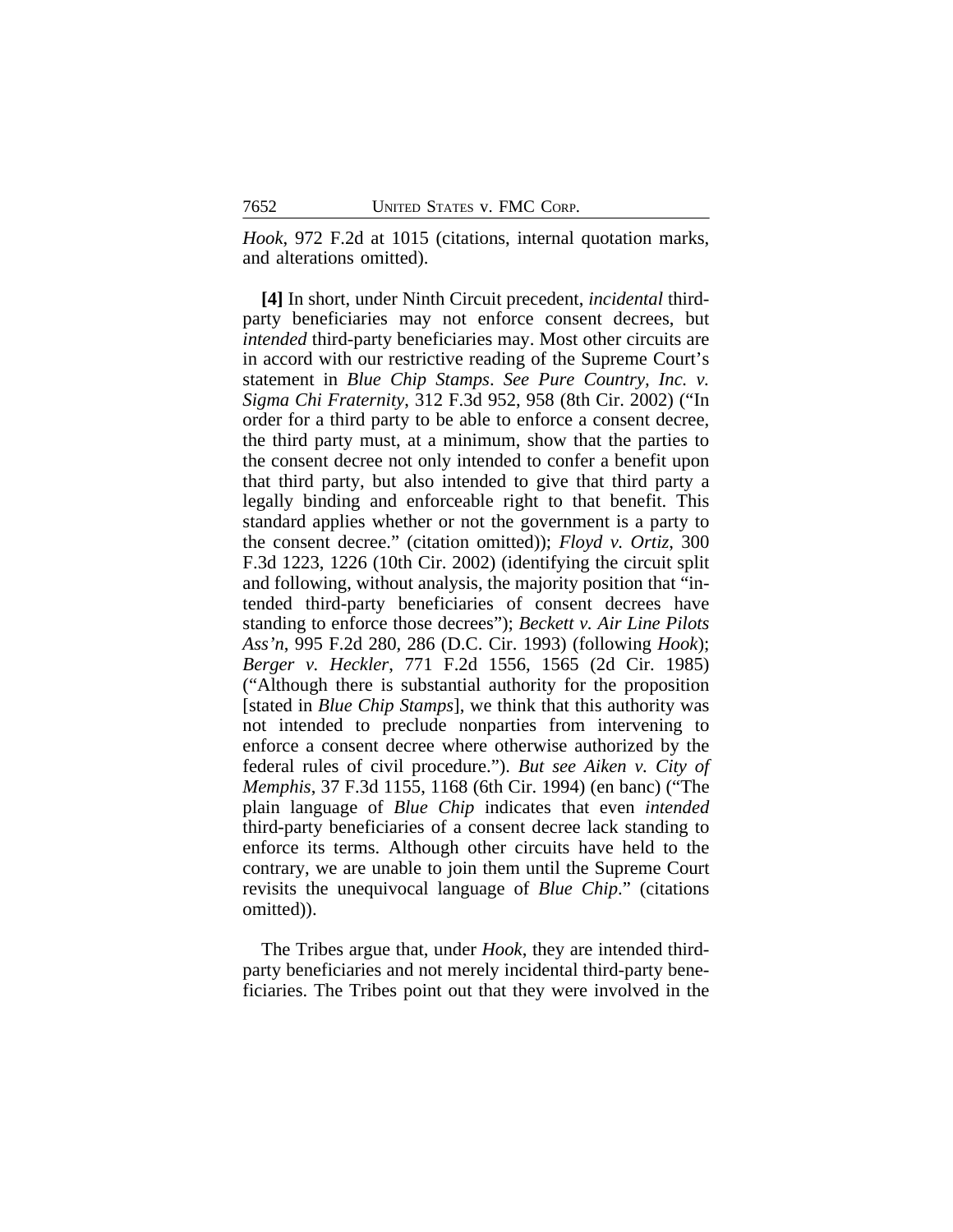negotiations concerning the Consent Decree; that the Consent Decree refers to them many times; that the Consent Decree gives the Tribes certain "rights," such as notification rights and rights of access to FMC's property for specified purposes; and that the district court allowed the Tribes to intervene in the case and to object to the Consent Decree. In the Tribes' view, those facts support the conclusion that they are intended beneficiaries and not merely incidental beneficiaries.

We are not persuaded. Two key facts undermine the Tribes' argument: the identity of the parties to the Consent Decree and the text of the Consent Decree.

Unlike in *Hook*, the government is a party to the consent decree in this case. In *Hook*, we distinguished *Blue Chip Stamps* in part because the government was a party to the consent decree in *Blue Chip Stamps*. *Hook*, 972 F.2d at 1015. *Hook* plausibly can be read to hold that, when the government is the plaintiff, third-party beneficiaries *never* have standing to enforce the consent decree. *See id.* (concluding that "[t]he holding in *Blue Chip Stamps* is thus limited to incidental beneficiaries or *beneficiaries of consent decrees where the government was the plaintiff*; it does not apply to intended third party beneficiaries." (emphasis added)). There is some logic to that position; unlike in *Hook*, where the original plaintiffs lacked any remaining interest in enforcing the decree, the government has an ongoing incentive to enforce its contracts. But *Hook* also can be interpreted to hold only that, when the government is the plaintiff, third-party beneficiaries are *presumed* to be incidental in the absence of a clear expression of a different intent in the consent decree. *See id.* ("In contract law, third party beneficiaries of the government's rights under a contract are normally *assumed* to be only incidental beneficiaries and are precluded from enforcing the contract absent a clear expression of a different intent." (emphasis added)). We need not resolve the ambiguity in *Hook*. Assuming, without deciding, that there is only a legal presumption that the Tribes are incidental third-party beneficiaries, the Tribes can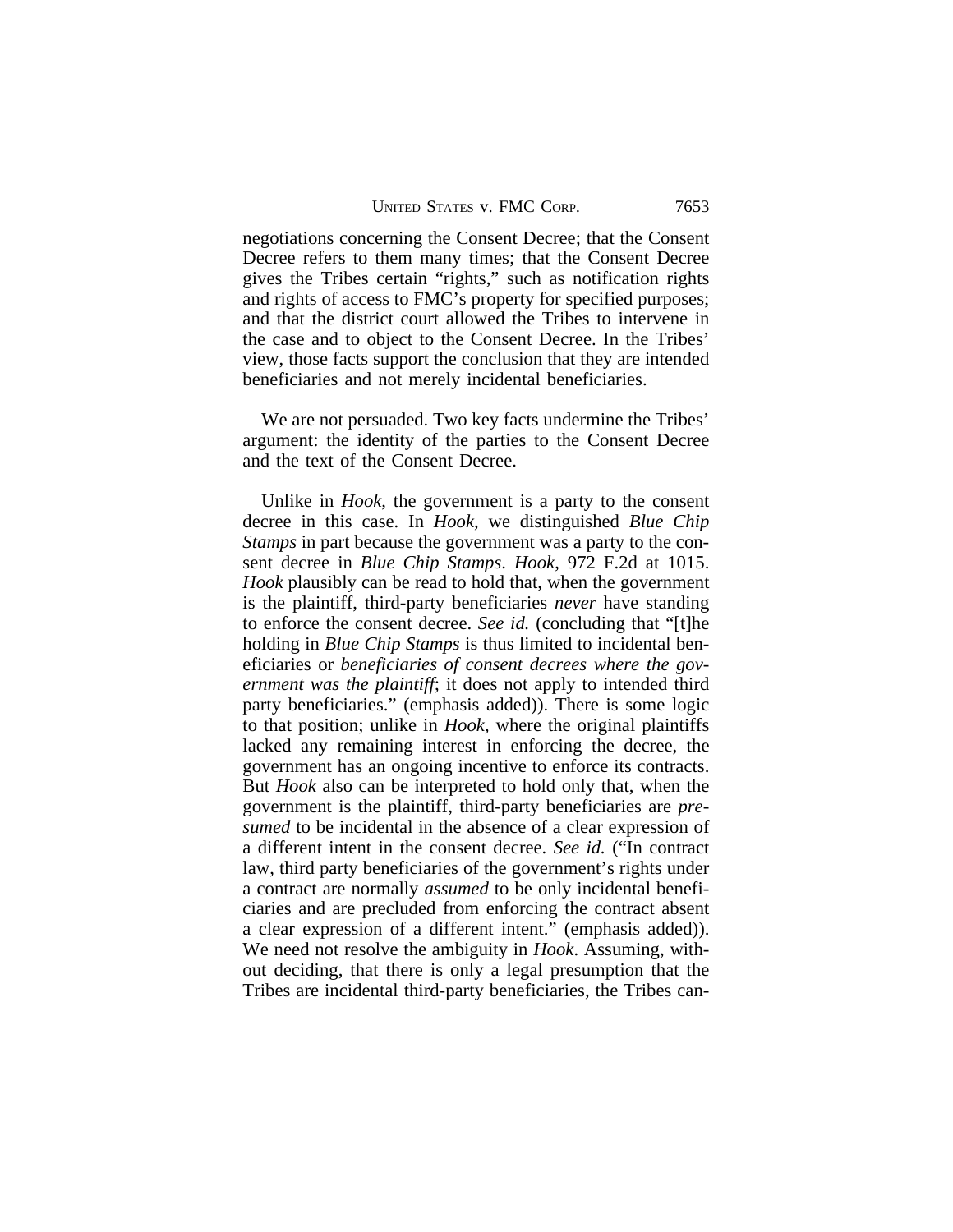not overcome that presumption because the Consent Decree contains no clear expression of a different intent.

**[5]** The Consent Decree does contain a paragraph that discusses rights of non-parties to the Decree, but that paragraph *disclaims* an intent to grant rights to third parties. Paragraph 77 states in full:

Nothing in this Consent Decree is intended either to create any rights in or grant any cause of action to any person not a party to this Consent Decree, or to release or waive any claim, cause of action, demand, or defense in law or equity that any party to this Consent Decree may have against any person(s) or entity not a party to this Consent Decree.

**[6]** In our view, paragraph 77 clearly expresses the parties' intent that third parties *cannot* enforce the Consent Decree. Several courts have interpreted similar wording to preclude enforcement by third parties. *See, e.g.*, *Consol. Edison, Inc. v. Ne. Utils.*, 426 F.3d 524, 528 (2d Cir. 2005) (contractual text: " 'This Agreement . . . , except for the provisions of Article II and Article 5.08, [is] not intended to confer upon any person other than the parties any rights or remedies.' " (alteration in original)); *McKesson HBOC, Inc. v. N.Y. State Common Ret. Fund, Inc.*, 339 F.3d 1087, 1091 (9th Cir. 2003) (contractual text under the heading " 'No Third Party Beneficiaries' ": " 'This agreement [and other specified agreements] . . . are

not intended to confer upon any person other than the parties any rights or remedies.' "); *W. Alton Jones Found. v. Chevron U.S.A. Inc. (In re Gulf Oil)*, 725 F. Supp. 712, 733 (S.D.N.Y. 1989) (contractual text: " 'This agreement . . . is not intended to confer upon any other person any rights or remedies.' "). Factoring in the presumption against third-party enforcement for government consent decrees, there is no question that the Tribes lack standing to enforce the Consent Decree.

The text of paragraph 77, as noted, disclaims enforcement rights in "any person not a party to [the] Consent Decree."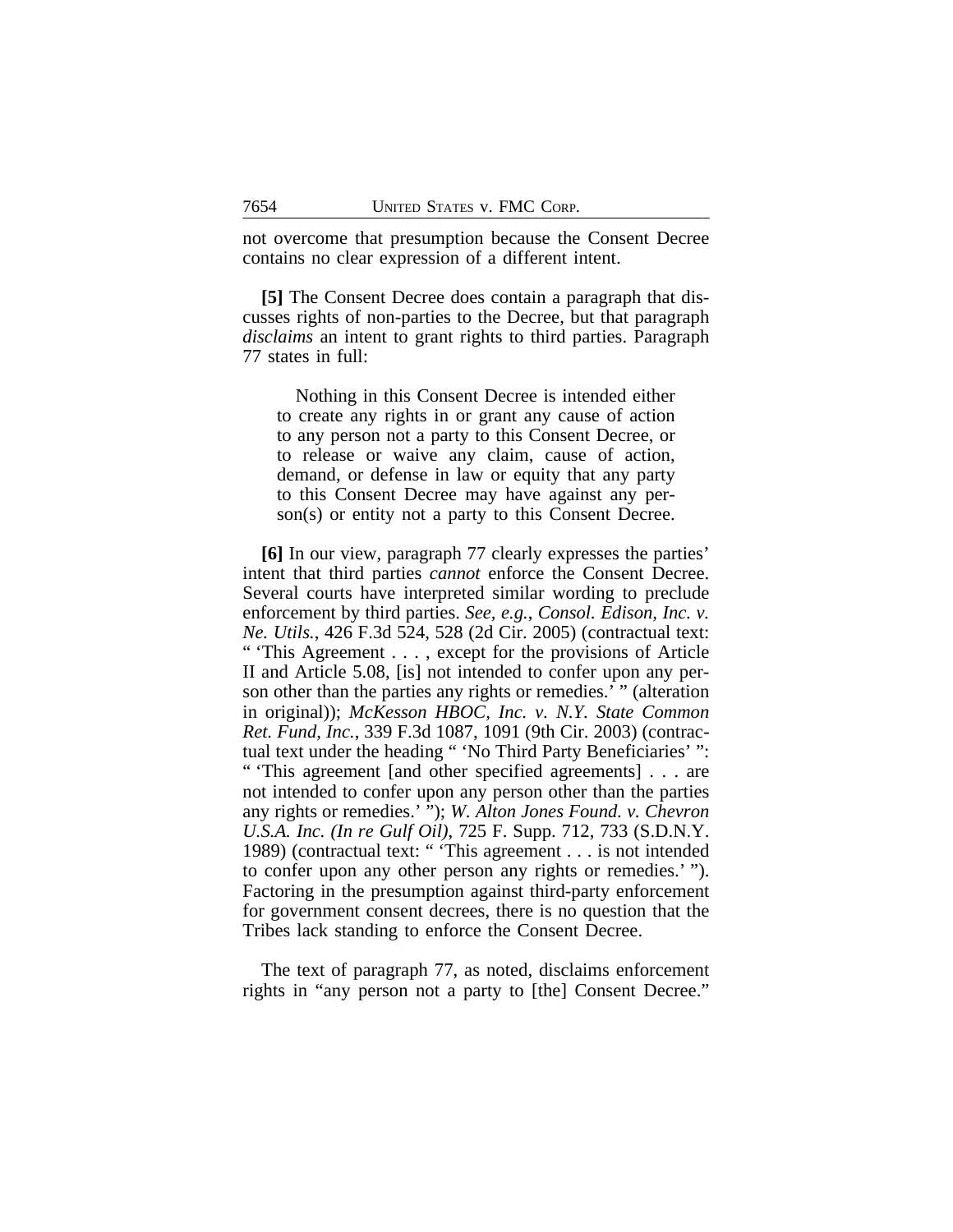The Tribes argue that the disclaimer in paragraph 77 does not apply to them, because they are a sovereign and not a "person." Even overlooking the natural reading of the text that limits enforcement rights to the parties only, the Tribes' argument fails on its own terms.

**[7]** The Consent Decree does not define the term "person." But the Consent Decree requires that all undefined terms be given the meaning assigned to them by RCRA and RCRA regulations. RCRA defines the term "person" this way:

*The term "person" means* an individual, trust, firm, joint stock company, corporation (including a government corporation), partnership, association, State, *municipality*, commission, political subdivision of a State, or any interstate body and shall include each department, agency, and instrumentality of the United States.

42 U.S.C. § 6903(15) (emphases added). In turn, RCRA also defines "municipality":

*The term 'municipality' (A) means* a city, town, borough, county, parish, district, or other public body created by or pursuant to State law, with responsibility for the planning or administration of solid waste management, or *an Indian tribe or authorized tribal organization* or Alaska Native village or organization, and (B) includes any rural community or unincorporated town or village or any other public entity for which an application for assistance is made by a State or political subdivision thereof.

*Id.* § 6903(13) (emphases added). Following the nested definitions, the term "person" is defined by the Consent Decree to include Indian tribes, such as the Tribes in this case.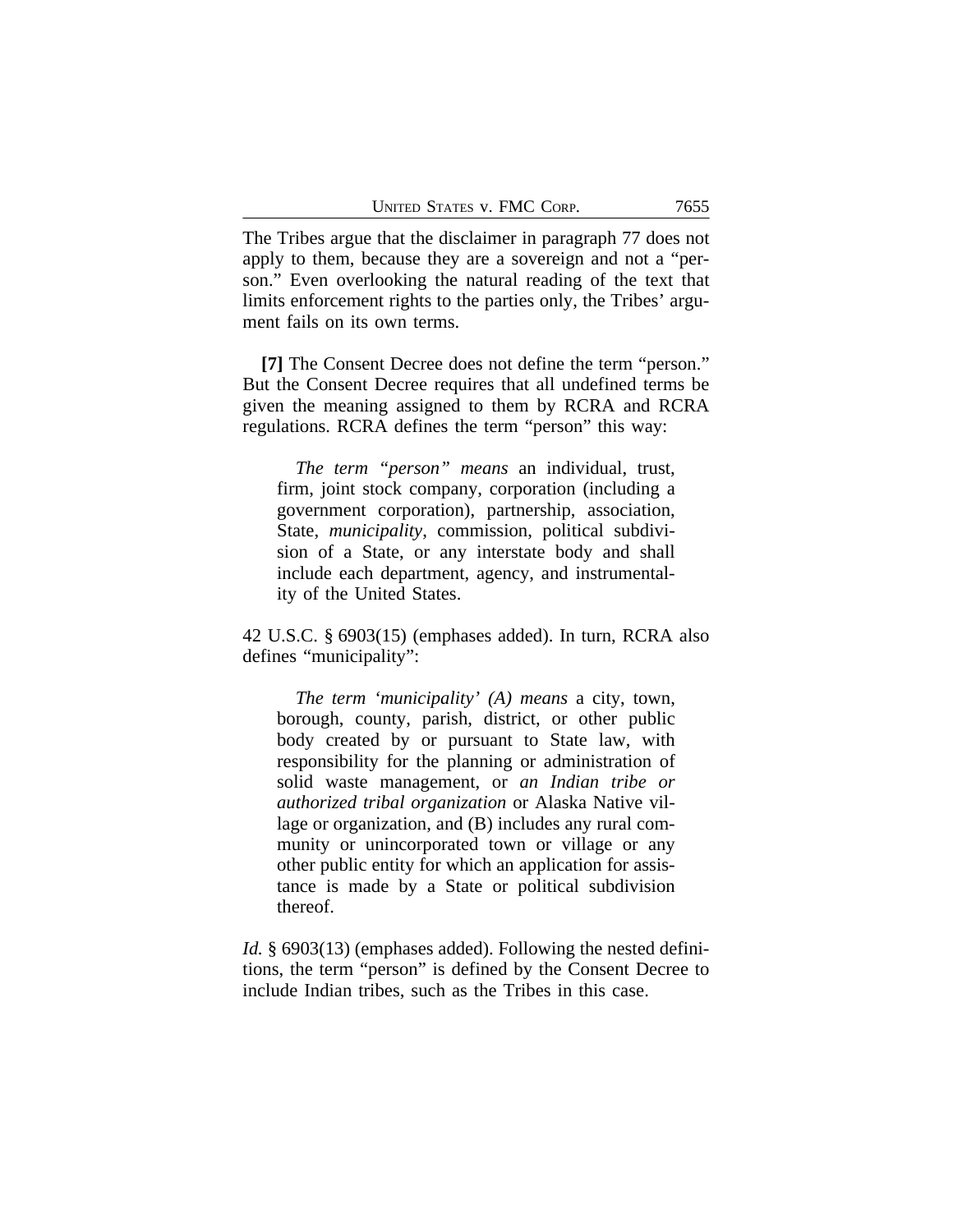The Tribes argue that this method of ascertaining the definition of "person" is wrong because it "requires the Court to go beyond the definition of 'person' in 42 U.S.C. § 6903(15) and engage in a two step reading of the definition of both 'person' and 'municipality' to get to inclusion of Indian tribes. The Tribes are not within the direct definition of 'person' under RCRA." Nested definitions in statutory text are very common. The Tribes provide no authority, and we have discovered none, for the proposition that two-step definitions have any less force than one-step definitions.

It is true that, as the Tribes point out, the Consent Decree's definition of the term "Tribe" does not provide that the Tribes are a "person." But that fact is unilluminating. The relevant inquiry looks to the definition of "person," not the definition of "Tribe." The definition of "Tribe" in the Consent Decree merely identifies the relevant tribe; one would not expect it to contain an exhaustive list of all the broad categories to which it belongs.

The district court found important paragraph 77's "fail[ure] to mention the term 'third-party beneficiary.' It would have been easy to name the doctrine and exclude it from application." The district court did not cite any authority, and we know of none, supporting the proposition that a consent decree must use, define, or disclaim the term "third-party beneficiary." And, of course, a contract can use whatever terms the parties wish to express their agreement. *See, e.g.*, *Klamath Water Users Protective Ass'n v. Patterson*, 204 F.3d 1206, 1210-12 (9th Cir. 1999) (finding that the third parties were not intended beneficiaries without discussing whether the term "third-party beneficiary" was used in the contract). No inference can be drawn in the Tribes' favor from the fact that the Consent Decree stated that "[n]othing . . . is intended . . . to create any rights" instead of "nothing is intended to create third-party beneficiary rights." The former is a perfectly clear construction and, in fact, is naturally understood to be an even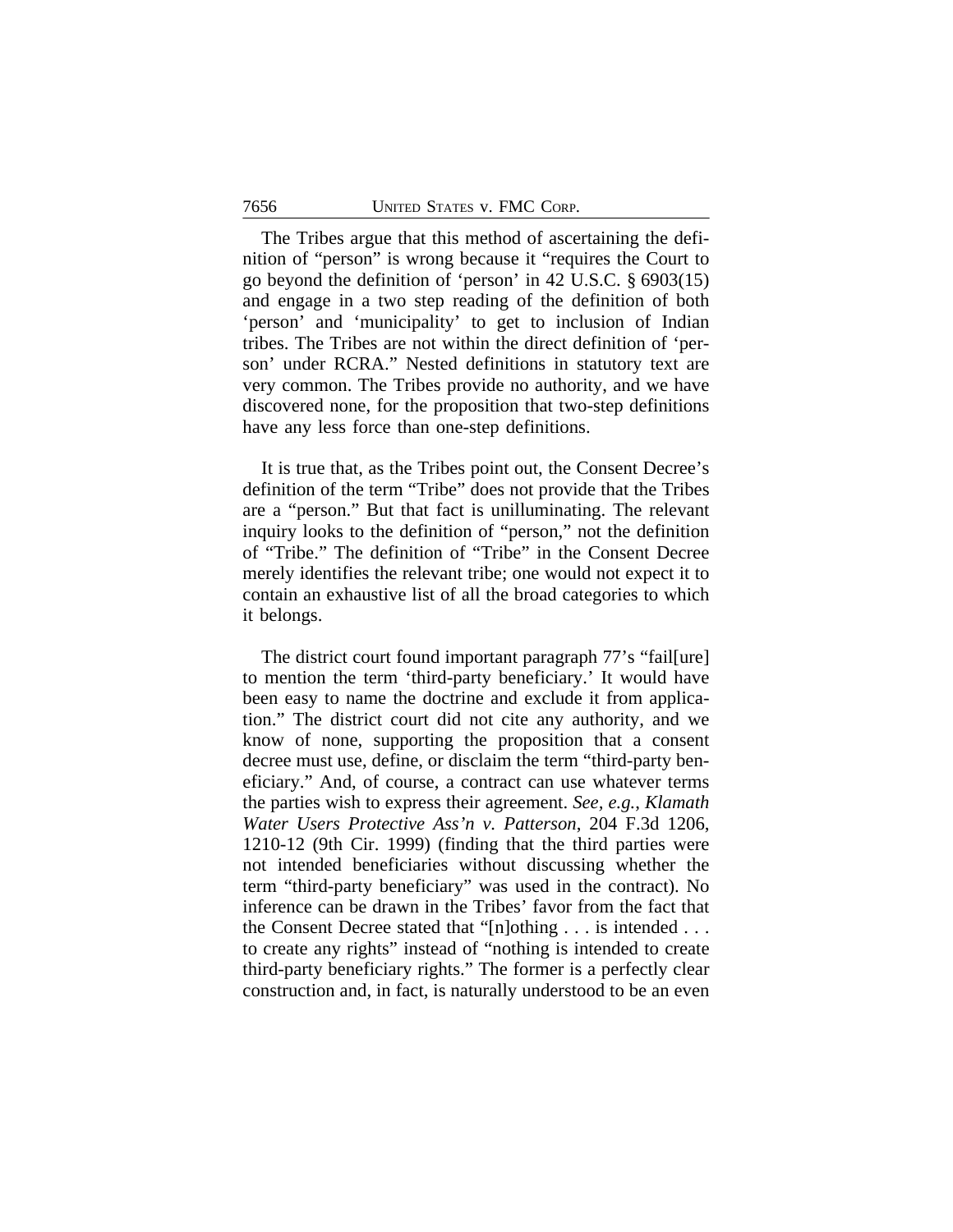more emphatic disclaimer of *any* rights, third-party or otherwise.

An additional consideration supports the conclusion that paragraph 77 applies to the Tribes. The Consent Decree specifies mechanisms for resolving disputes. Before the parties can invoke the district court's jurisdiction, they must proceed through a number of steps. But those provisions apply only to "either party," *i.e.*, not the Tribes. If the Tribes could enforce the Consent Decree directly, the Tribes could hale the parties into federal court without invoking any of the prescribed dispute resolution mechanisms. We do not think that the Consent Decree could have intended to grant a broader range of dispute-resolving rights to the Tribes than to the parties themselves. *See Williston on Contracts* § 37.23, pp. 147-49 (4th ed. 2000) ("It is clear that a third party beneficiary's right to enforce a contract cannot rise higher than the rights of the contracting party through whom he claims." (internal quotation marks omitted)).

The Tribes' final argument is one of policy: They contend that reading the Consent Decree in a manner that leaves them incapable of enforcing the Decree directly "would render the Tribe's rights under the Consent Decree utterly meaningless." The district court expressed this sentiment as well.

**[8]** The key flaw in that tempting argument has been addressed by many authorities. By definition, all third-party beneficiaries receive a benefit from a consent decree; otherwise they would not be beneficiaries. But, as explained by the D.C. Circuit, "[w]hen a consent decree or contract explicitly provides that a third party is not to have enforcement rights, that third party is considered an incidental beneficiary even if the parties to the decree or contract intended to confer a direct benefit upon that party." *SEC v. Prudential Sec. Inc.*, 136 F.3d 153, 159 (D.C. Cir. 1998); *see also Consol. Edison*, 426 F.3d at 528 (rejecting the right of a third party to enforce a contract because "the parties to the Agreement clearly created a third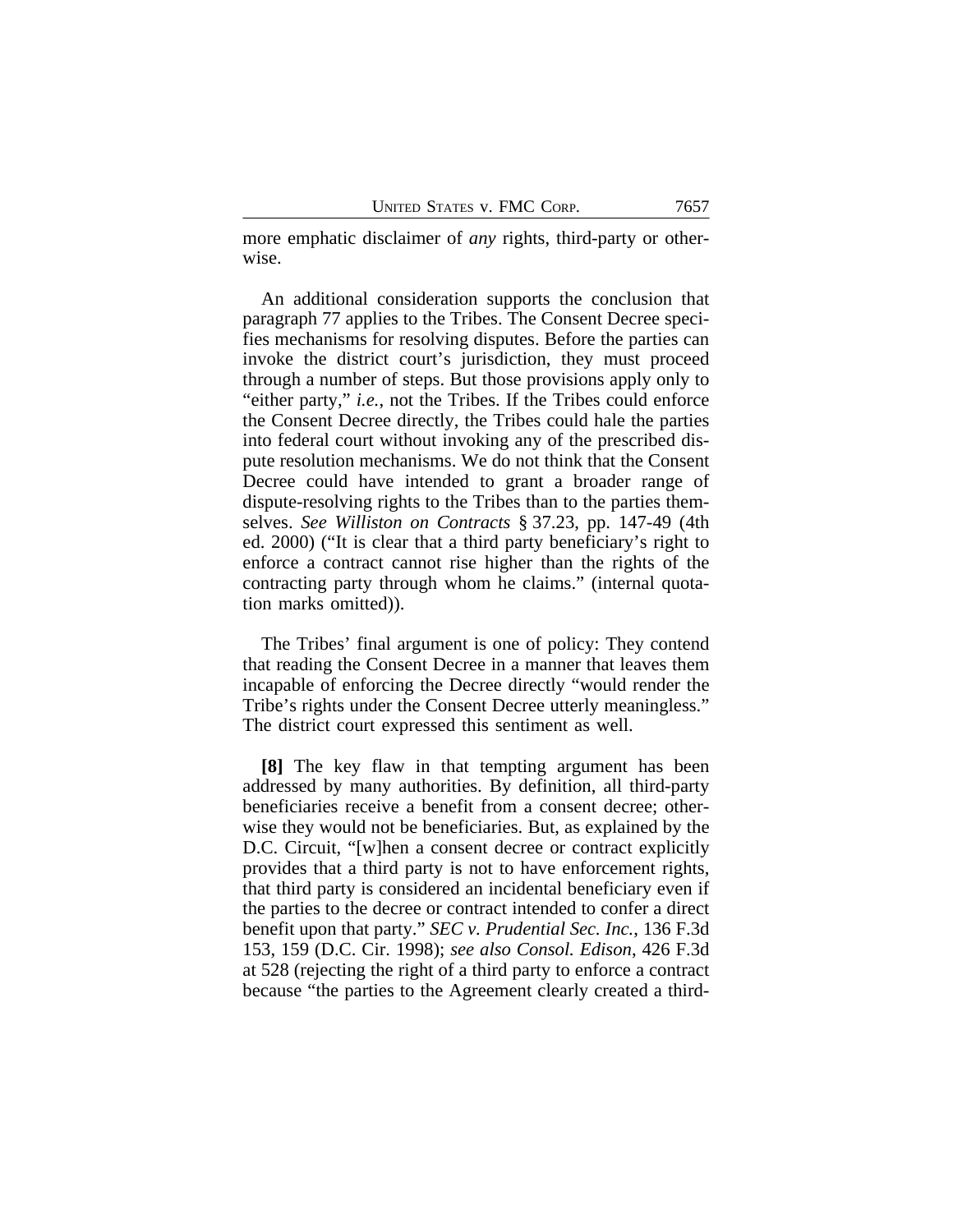party right, but just as clearly they took pains to assure that the right was limited . . . [and] not a right to sue"); *McKesson HBOC*, 339 F.3d at 1091-92 ("The . . . Agreement's express rejection of any intent to create a class of third-party beneficiaries in the shareholders . . . [means that,] [a]t most, the . . . shareholders might be considered incidental third-party beneficiaries, a status that provides no legal benefit."); *Pure Country*, 312 F.3d at 958 ("In order for a third party to be able to enforce a consent decree, the third party must, at a minimum, show that the parties to the consent decree not only intended to confer a benefit upon that third party, but also intended to give that third party a legally binding and enforceable right to that benefit."); 9 *Corbin on Contracts* § 44.6, p. 68 (Rev. ed. 2007) (stating that it is "obvious" that, "where the terms of the contract expressly state the intention of the promisee and promisor concerning the enforceable rights of third parties, the critical question of whether the parties intended the third party to have such a right is easily answered").

In closing, we note that, during the pendency of this appeal, FMC began the process of applying for tribal permits, which is the main relief that the Tribes have sought in this action. At oral argument, the Tribes expressed their concern that, if we were to hold that the Tribes lack standing to enforce the Consent Decree, FMC would withdraw its permit applications and undo the progress made to date on the proper resolution of this dispute. In response to questioning from the panel, FMC's lawyer represented to the court that FMC understands that it has the obligation to continue, and will continue, with the current tribal proceedings to their conclusion. We accept that statement from counsel as binding on FMC.**<sup>6</sup>**

**<sup>6</sup>**Other remedies may exist, even though the Tribes cannot enforce the Consent Decree. For example, the United States is a party to the Consent Decree. Its right to enforce the Consent Decree is unaffected by paragraph 77. So far, the United States has remained unwilling to support the Tribes' cause, but the Tribes can try to persuade the United States to read the Consent Decree as they do and then enforce it against FMC.